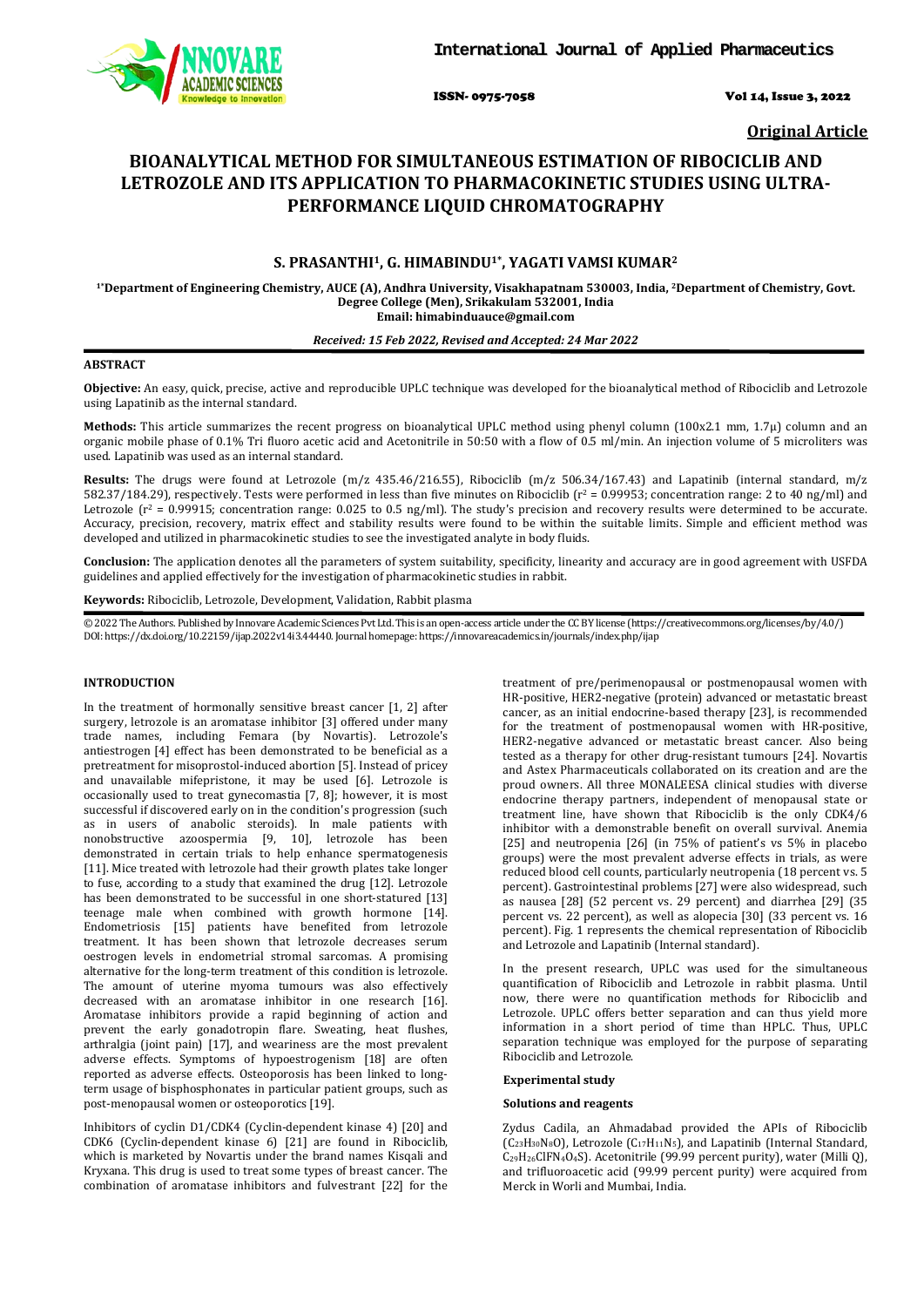

#### **Lapatinib**

**Fig. 1: Chemical structures of Ribociclib, Letrozole and Lapatinib**

### **Equipment**

The experiment was carried out using Agilent1290 Infinity II LC System with a variable PDA detector [31-33], which was developed by the researchers. The data collection and processing were carried out using the chromatographic programme Empower-2.0.

#### **Preparation of standard and internal control samples**

#### **Preparation of stock solution-A**

Accurately weighed and transferred 8 mg of Ribociclib pure powder into a 100 ml volumetric flask. Approximately 70 ml of diluent was added, sonicated for 15 min to dissolve, and then diluted to the volume. One mill liter of the above solution was further transferred to 100 ml volumetric flask, made up to the volume with diluents. This is the stock solution-A.

#### **Preparation of stock solution-B**

Accurately weighed and transferred 5 mg of Letrozole pure powder into a 100 ml volumetric flask. Approximately 70 ml of diluent was added, sonicated for 15 min to dissolve, and then diluted to the volume. Two mill liters of the above solution was further transferred to 100 ml volumetric flask, made up to the volume with diluents. After that one mill liter of the above solution was further transferred to 100 ml volumetric flask, made up to the volume with diluents. This is the stock solution-B.

#### **Preparation of standard stock solution**

One mill liter of stock solution-A and stock solution-B were transferred to 10 ml volumetric flask, made up to the volume with diluents.

### **Preparation of internal standard stock solution**

Accurately weighed and transferred 8 mg of Lapatinib pure powder into a 100 ml volumetric flask. Approximately 70 ml of diluent was added, sonicated for 15 min to dissolve, and then diluted to the volume. One mill liter of the above solution was further transferred to 100 ml volumetric flask, made up to the volume with diluents. After that one mill liter of the above solution was further transferred to 10 ml volumetric flask, made up to the volume with diluents. This is the internal standard stock solution.

### **Preparation of standard solution**

For standard preparation, 200 µl of plasma was taken and 300 µl of ACN into a 2 ml centrifuge tube and 500 µl of standard stock solution

and 500 ul of IS and 500 ul of diluents were added and vortexed for 10 min. These samples further subjected for centrifuge at 5000rpm for 30 min. Collect the solution and filter through 0.45µ nylon syringe filter and the clear solution was transferred into vial and injected into a system.

#### **Bioanalytical method validation**

The method was validated [34-39] in selective, sensitive, linearity, accuracy and precise, matrix condition, recovery study, re-injection reproducibility and stability.

### **Animal parameters**

*In vivo* pharmacokinetic studies, 6 healthy white New Zealand female rabbits (body weight in between 2.0-2.5 kg) were obtained from Biological E Limited, Hyderabad, India. The protocol of animal study was approved by the institute of animal ethics committee (Reg. No: 1074/PO/Re/S/05/CPCSEA). The animals were housed in similar laboratory conditions with access to endive, carrots, fresh corn (few amount only); the animal feed should be kept at temperature of  $36\pm3\degree$ C and humidity was 51-63%. Before experimentation, all animals were fasted overnight and had water adlibitum.

#### **Selectivity**

Selectivity was carried out by investigating the rabbit plasma specimens from 6 various rabbits to test for obstruction from unknown specimens at retention times of Ribociclib, Letrozole and IS.

### **Matrix effect**

The matrix effect for Ribociclib and Letrozole was eavluated by comparing the peak zone proportion in the post extracted plasma samples from 6 different medication-free plasma samples and slick recovery samples. Trails were carried out in triplicate with six separate lots of plasma at MQC levels with acceptable accuracy (percent CV) of ≤15%.

#### **Precision and accuracy**

It was evaluated at a lower quantification limit (LLOQ), low-quality control (LQC), medium quality control (MQC), and high-quality control (HQC) levels by replication analysis of quality control specimens (n=6). The level of CV should be less than 15%, except for LLOQ, where it should be less than 20%.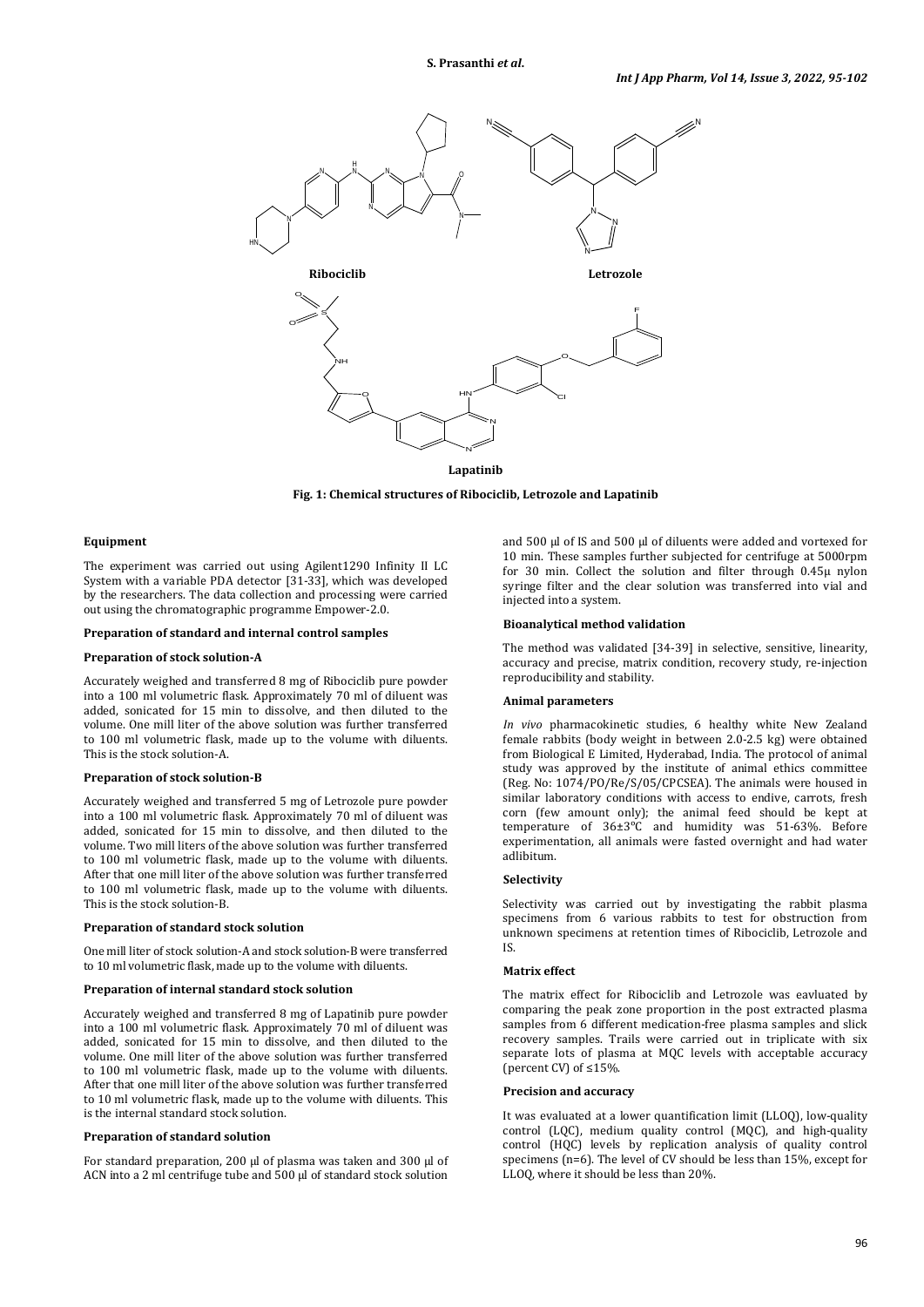#### **Recovery**

By analyzing the six samples reproduce at each internal control concentration, is by extracting the Ribociclib and Letrozole. By comparing the height areas of extracted standards to the height areas of unextracted standards, recovery was evaluated.

#### **Carry over**

Carry over [40, 41] was performed with the analyte retained by the chromatographic system during the matrix with an analyte concentration ULOQC and above, diluting this sample with blank matrix.

### **Dilution integrity**

Dilution integrity ought to be exhibited by spiking matrix above the ULOQC with an analyte concentration and diluting this test with a blank matrix.

#### **Stability**

Stability of stock solution was achieved by comparing the area response of the analyte in the stability [42] samples with the region response of the specimen prepared from the fresh stock solution. Sample Stability studies in plasma were performed at the LQC and HQC concentration levels using six replicates at each level. Analyte was considered stable if the change is a smaller amount than 15% as per US FDA guidelines. The perfectness of spiked rabbit plasma stored at room temperature was evaluated for twenty-four hrs. The stability of spiked rabbit plasma stored at RT in an autosampler was evaluated for twenty-four hrs. The autosampler stability (LQC, MQC and HQC) was evaluated by comparing the extract plasma samples that were injected immediately with the samples that were reinjected after storing with wet extract stability at room temperature after 12 h and 18 h at 2-8 °C. The reinjection reproducibility was evaluated by comparing the extracted plasma samples that were injected immediately with the samples that were re-injected after storing in the dry extract stability at room temperature after 12 h and 18 h at-20  $^{\circ}$ ±3  $^{\circ}$ C. Freeze-thaw stability was conducted by comparing the steadiness samples that had been frozen at-31 °C and thawed 3 times with freshly spiked internal control samples. The short-term stability was conducted 7 d at 7 °C. For long-term stability evaluation, the concentrations obtained after 24 h were compared with the initial concentration.

#### **Pharmacokinetic study**

Before experimentation, all animals are starved overnight and had water ad-libitum. Topical anaesthetic procedure was used. Pharmacokinetic evaluation was performed for Ribociclib and Letrozole formulation. The samples were administered to each rabbit under fasting conditions. After oral administration of Ribociclib and Letrozole, blood samples were collected from rabbit marginal ear vein using a 25-guage, 5/8 inch needle by clipping the marginal ear vein with a paper clip shown in fig. 1 with volume of 0.5 ml to 1.0 ml at 0.5,1,1.5,2,2.5,3,3.5,4,5,10,20,30,40 and 50 h. The blood was collected in Eppendorf containing 10% EDTA solution. Blood was centrifuged at 5000 rpm for 30 min at 2-8 °C temperature. The clear supernatant plasma were collected and stored at-30 °C till its analysis. After the study, the animals were returned to the animal house for rehabilitation.

The pharmacokinetic parameters for Ribociclib and Letrozole oral administration were determined from plasma concentration data. Pharmacokinetic parameters like AUC, Cmax,  $T_{\text{max}}$  the time at which  $C_{\text{max}}$  occurred,  $K_{\text{el}}$ ,  $t_{\frac{1}{2}}$ ,  $K_{\text{a}}$  and MRT were calculated using the data. Data was measured by the trapezoidal rule method from time zero to infinity of the concentration-time curve.  $C_{\text{max}}$  and  $T_{\text{max}}$  were obtained from the graph.

### **RESULTS AND DISCUSSION**

To acquire the best chromatographic conditions, we used different buffers with acetonitrile as mobile phase in different ratios for isocratic and gradient mode was tested. The mobile phase composition was modified at each trial to enhance the resolution and also to achieve acceptable retention times. Finally, 0.1% tri fluoro acetic acid and ACN in isocratic mode at 50:50 v/v ratio was selected as mobile phase because it gives a maximum response of the selected drugs. In the optimization method, we used different stationary phases like  $C_{18}$ ,  $C_8$  and CN-propyl was used. From the different trials we get good peak shapes of Ribociclib and Letrozole by using  $C_8$  column of dimensions 50 mmx1.0 mm, 1.7  $\mu$  connected to a PDA detector. Mobile phase flow rates were performed at 0.5 ml/min. By applying the above conditions, we get the retention times of the two drugs Ribociclib and Letrozole as 1.564 min and 3.045 min, respectively. The method under progress has been validated pursuant to USFDA guidelines [43]. Fig. 2, shows the standard chromatogram.





### **Specificity**

The specificity of the method to research Ribociclib and Letrozole simultaneously is proved. The chromatograms of blank as shown in fig. 3. The chromatogram of blank rabbit plasma and standard having no interference peaks were observed.

### **Matrix effect**

Matrix effect [44] results of Ribociclib and Letrozole at LQC, HQC levels were 98.35, 99.17% and 98.73, 99.57%. Where % CV of both drugs was found at LQC and HQC levels 1.25, 0.37 and 1.05, 0.76. The results indicate that the matrix influence on the ionization of analytes and the internal requirements have been within the acceptable limit.

#### **Linearity**

The region at its height proportions in adjustment norms were relative under focus. The range of linearity for Ribociclib of this method was 20-40 ng/ml and 0.025-0.5 ng/ml for Letrozole (fig. 4). The curves of calibration were appeared over the linear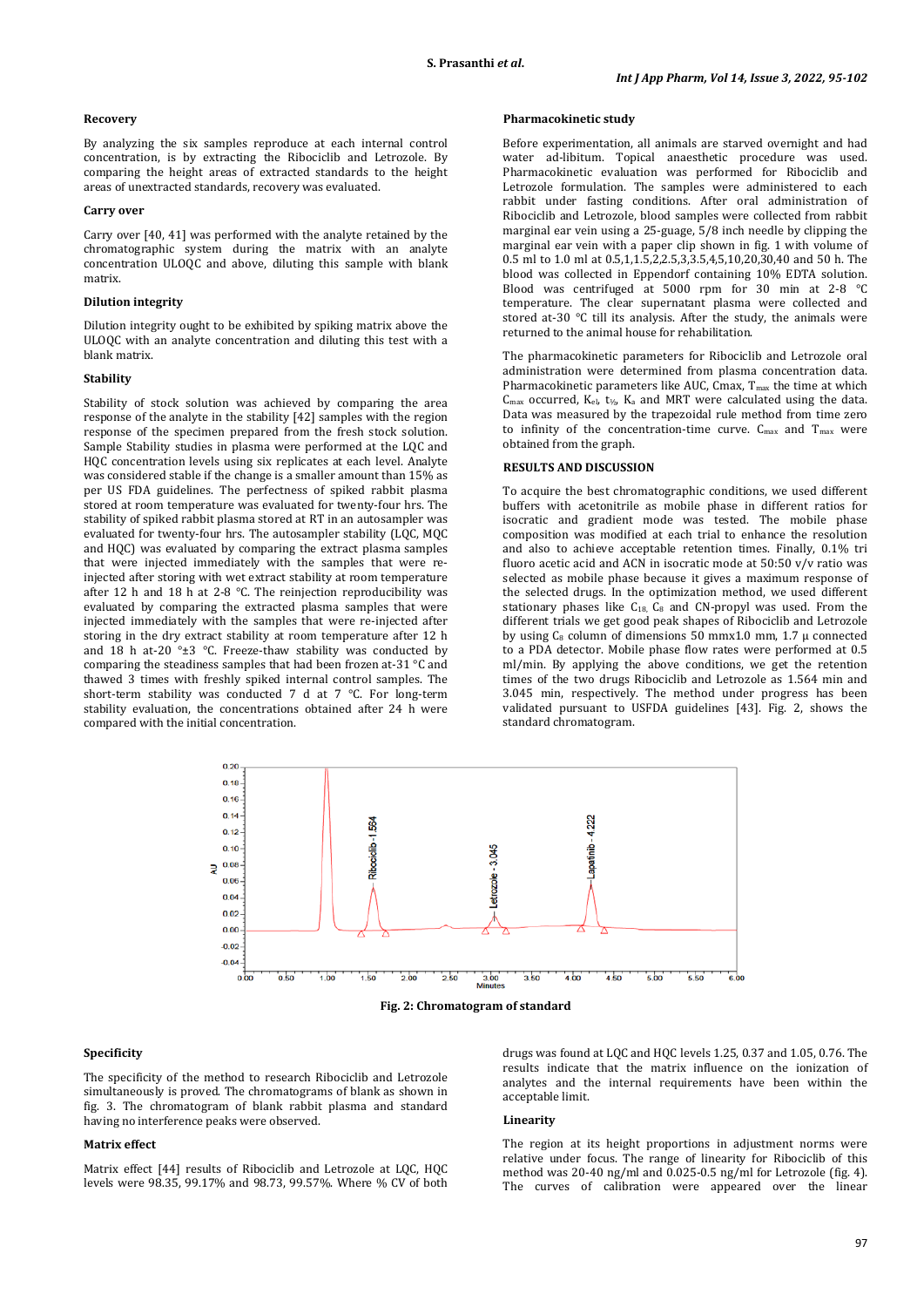concentration range [45] and the correlation coefficient was found to be beyond 0.99953 for Ribociclib and 0.99915 for Letrozole at different QC levels. Linearity and correlation results of Ribociclib and Letrozole are shown in table 1.



**Fig. 3: Chromatogram of blank**

| Table 1: Results of linearity |  |  |  |  |  |  |
|-------------------------------|--|--|--|--|--|--|
|-------------------------------|--|--|--|--|--|--|

| Linearity | Ribociclib   |                     | Letrozole   |                     |  |
|-----------|--------------|---------------------|-------------|---------------------|--|
|           | Conc.(ng/ml) | Area response ratio | Conc(ng/ml) | Area response ratio |  |
|           | 2.00         | 0.082               | 0.03        | 0.007               |  |
| 2         | 5.00         | 0.213               | 0.06        | 0.020               |  |
| 3         | 10.00        | 0.400               | 0.13        | 0.038               |  |
| 4         | 15.00        | 0.628               | 0.19        | 0.052               |  |
| Ь         | 20.00        | 0.793               | 0.25        | 0.073               |  |
| 6         | 25.00        | 0.997               | 0.31        | 0.092               |  |
|           | 30.00        | 1.223               | 0.38        | 0.111               |  |
| 8         | 40.00        | 1.597               | 0.50        | 0.147               |  |
| Slope     |              | 0.0403              | Slope       | 0.2944              |  |
| Intercept |              | 0.00266             | Intercept   | 0.00022             |  |
| CC        |              | 0.99953             | CC          | 0.99915             |  |





**Fig. 4: Calibration plots of (A) Ribociclib and (B) Letrozole**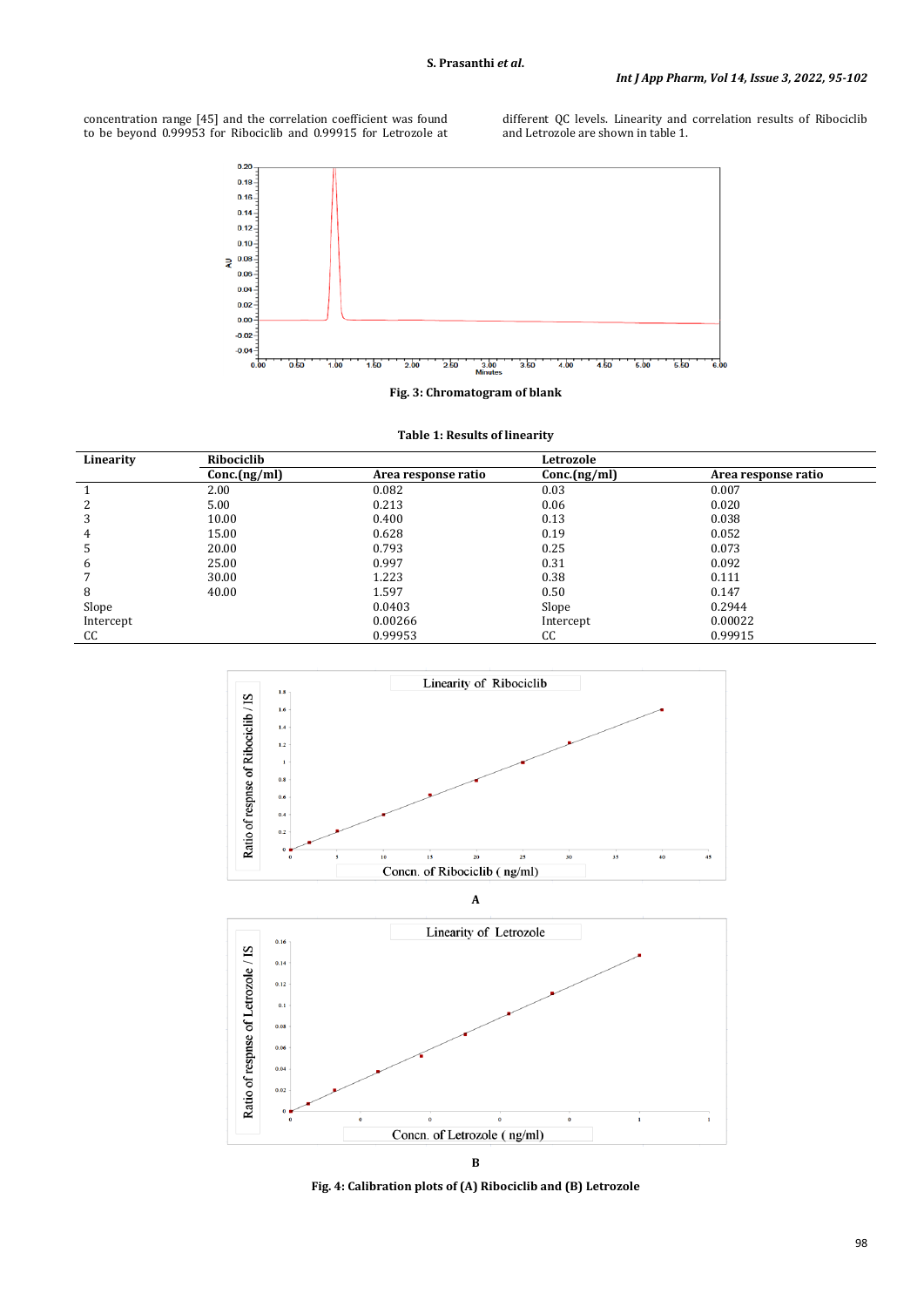#### **Table 2: Precision and accuracy of ribociclib**

| <b>OC</b> name | LLQC   | LOC    | MOC    | нос    |  |
|----------------|--------|--------|--------|--------|--|
| Conc.(ng/ml)   |        | 10     | 20     | 30     |  |
| QC sample-1    | 2.021  | 10.154 | 20.153 | 30.154 |  |
| QC sample-2    | 2.057  | 10.142 | 20.127 | 30.112 |  |
| QC sample-3    | 2.032  | 10.174 | 20.151 | 30.209 |  |
| QC sample-4    | 2.038  | 10.126 | 20.224 | 30.153 |  |
| QC sample-5    | 2.067  | 10.198 | 20.163 | 30.164 |  |
| QC sample-6    | 2.017  | 10.104 | 20.172 | 30.118 |  |
| Mean           | 2.039  | 10.150 | 20.165 | 30.152 |  |
| SD             | 0.020  | 0.034  | 0.033  | 0.035  |  |
| %CV            | 0.97   | 0.33   | 0.16   | 0.1    |  |
| Accuracy       | 101.07 | 100.62 | 99.96  | 99.64  |  |

Mean+SD (n=6)

#### **Table 3: Precision and accuracy of letrozole**

| Oc name      | <b>LLQC</b> | <b>LQC</b> | MQC    | <b>HQC</b> |  |
|--------------|-------------|------------|--------|------------|--|
| Conc.(ng/ml) | 0.025       | 0.125      | 0.255  | 0.375      |  |
| QC sample-1  | 0.027       | 0.123      | 0.257  | 0.374      |  |
| QC sample-2  | 0.023       | 0.122      | 0.254  | 0.378      |  |
| QC sample-3  | 0.024       | 0.129      | 0.258  | 0.372      |  |
| QC sample-4  | 0.025       | 0.124      | 0.253  | 0.376      |  |
| QC sample-5  | 0.022       | 0.128      | 0.251  | 0.375      |  |
| QC sample-6  | 0.027       | 0.127      | 0.283  | 0.371      |  |
| Mean         | 0.025       | 0.126      | 0.259  | 0.375      |  |
| SD.          | 0.002       | 0.003      | 0.012  | 0.002      |  |
| %CV          | 8.37        | 2.30       | 4.58   | 0.53       |  |
| Accuracy %   | 98.81       | 99.6       | 102.37 | 98.81      |  |

(n=6)

### **Precision and accuracy**

By pooling all individual assay results of different internal control samples, the accuracy and precision [46] were calculated. It was obvious, based on the data provided, that the strategy was precise and effective. The precision results of Ribociclib and Letrozole was shown in table 2, 3. Ribociclib accuracy results in quality control samples 99.64-101.07 and Letrozole accuracy results in quality control samples 98.81-102.37.

#### **Recovery**

The recoveries for Ribociclib and Letrozole at LQC, MQC and HQC levels the results demonstrated that the bio-analytical method had good extraction efficiency. This also showed that the recovery wasn't hooked into concentration. The recoveries for Ribociclib (99.43%- 100.79%) and Letrozole (98.74%-100.11%) at LQC, MQC and HQC levels and % CV ranged from 0.32-1.56 for Ribociclib and 0.74-1.92 for Letrozole; the results demonstrated that the bio-analytical method had good extraction efficiency.

### **Ruggedness**

The percent recoveries and percent CV of Ribociclib and Letrozole determined with two different analysts and on two different columns were within acceptable criteria in HQC, LQC, MQC and LLQC samples. The results proved method is ruggedness. The percent recoveries ranged from 98.53–101.23% for Ribociclib and 99.73%- 100.24% for Letrozole. The %CV values ranged from 0.43-1.29 for Ribociclib and 0.38–1.58 for Letrozole.

#### **Autosampler carryover**

Peak area response of Ribociclib and Letrozole wasn't observed within the blank rabbit plasma samples after successive injections of LLQC and ULQC at the retention times of Ribociclib and Letrozole. In autosampler carryover [47] this method doesn't exhibit autosampler carryover.

### **Stability**

The benchtop stability of Ribociclib and Letrozole was investigated by a stock solution was prepared and stored at room temperature for 18 h, in case of autosampler stability the stock solution was stored for 24h in auto sampler at room temperature gives reliable stability behaviour under these conditions. Assessment of freeze thaw stability, the stock arrangement was stored for 24 h at (-28±5)°C, in wet extract stability, the stock solution was stored for 18h at 2-8 °C, in dry extract stability, the stock was stored for 18h at (-20±3) °C. The short term stability shows stability of drugs was stored for 7 d at  $(5±3)$  °C, and in long term stability, the stock was stored for 28 d at (-20±3) °C and inject into the UPLC. Compare the stability results of freshly arranged stock solution with stock solution made before 24h. From this we observed a % change of Ribociclib and Letrozole was 1.27% and 0.75%, respectively, it indicates that solutions are stable up to 24 h [48, 49].

At room temperature Ribociclib and Letrozole were stable in plasma for different conditions. It was evaluated that LQC, MQC and HQC levels continued freezing and defrosting of plasma specimens spiked with Ribociclib and Letrozole, didn't influence its stability. It was clear from long-term stability that Ribociclib and Letrozole were stable at a capability temperature of-30 °C up to 24 h. The overall stability results of Ribociclib and Letrozole were shown in table 4 and 5.

### *In vivo* **pharmacokinetic evaluation**

The plasma concentration-time profiles of Ribociclib and Letrozole in rabbit are shown in fig. 5. The graph indicated a bell-shaped curve in both cases of the experimental formulation. Ribociclib and Letrozole could be traced to be present in the blood for 4 h and 2 h after oral administration, which indicates the effectiveness of drug release from the formulation.

The pharmacokinetic parameters  $C_{\text{max}}$ ,  $T_{\text{max}}$ ,  $T_{1/2}$ ,  $K_{\text{el}}$ ,  $K_{\text{a}}$ ,  $AUC_{0-t}$ , AUC0-∞, were calculated and the data is shown in table 6. The Cmax for Ribociclib and Letrozole were found to be 17.79 ng/ml and 0.2 ng/ml, respectively. The T<sub>max</sub> for Ribociclib and Letrozole were found to be 4h and 2h, respectively. The  $T_{1/2}$  values were 30 h and 40 h, respectively for Ribociclib and Letrozole. The AUC0-t for Ribociclib and Letrozole were found to be 274 and 4 ng-hr/ml respectively.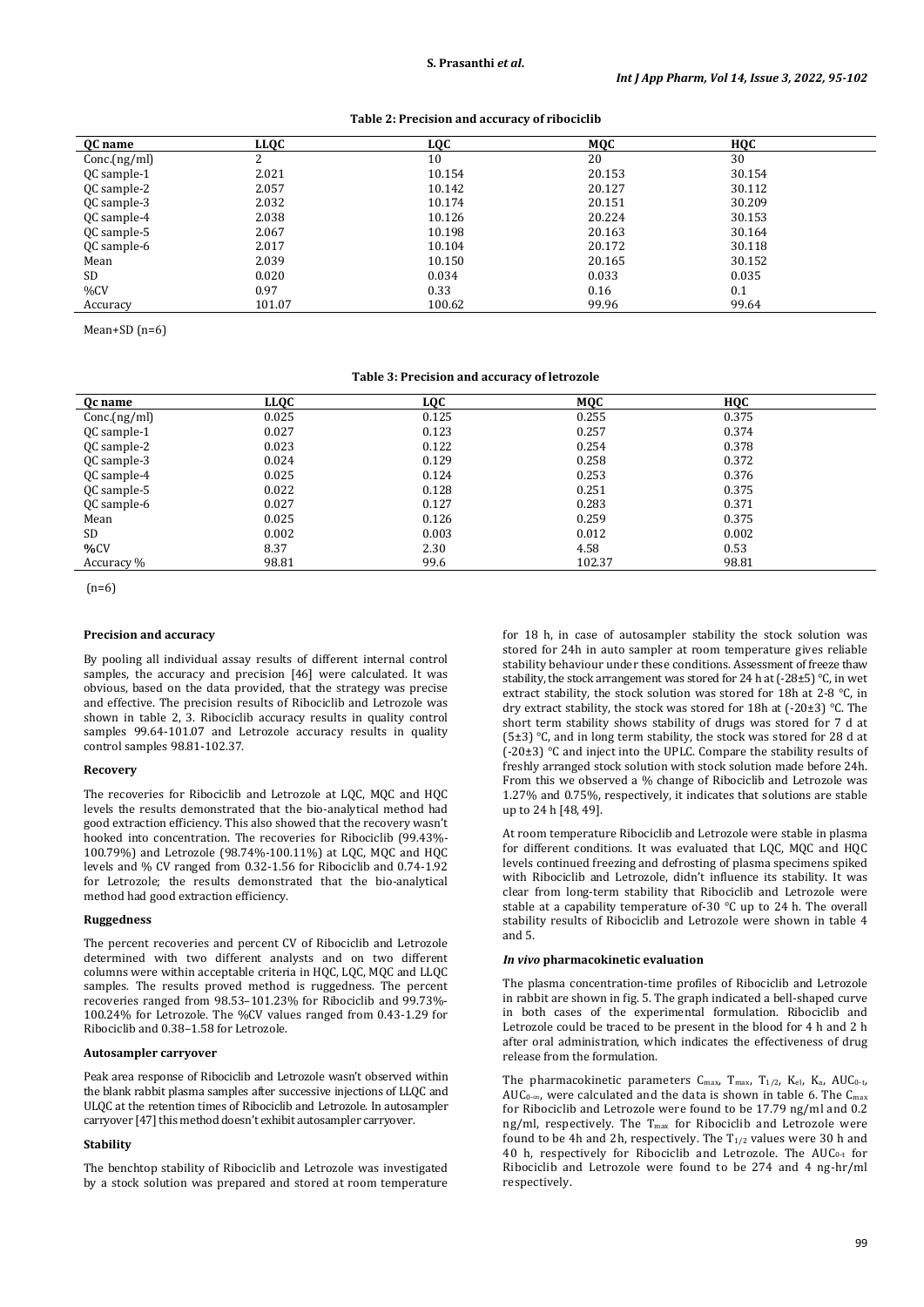| Stability experiment spiked plasma |     | Mean conc. $(n=6, ng/ml)$ | Std dev $(n=6, ng/ml)$ | %CV  |
|------------------------------------|-----|---------------------------|------------------------|------|
| Bench top stability                | LQC | 10.025                    | 0.324                  | 0.74 |
|                                    | MQC | 20.147                    | 0.118                  | 1.25 |
|                                    | HQC | 29.962                    | 0.012                  | 0.26 |
| Auto sampler stability             | LQC | 10.154                    | 0.217                  | 0.57 |
|                                    | MQC | 20.139                    | 0.165                  | 0.65 |
|                                    | HQC | 30.118                    | 0.194                  | 1.18 |
| Long term(Day28) stability         | LQC | 9.986                     | 0.115                  | 0.83 |
|                                    | MQC | 10.254                    | 0.136                  | 1.39 |
|                                    | HQC | 30.057                    | 0.158                  | 0.84 |
| Wet extract stability              | LQC | 10.547                    | 0.214                  | 0.47 |
|                                    | MQC | 20.054                    | 0.178                  | 1.13 |
|                                    | HQC | 29.869                    | 0.163                  | 0.69 |
| Dry extract stability              | LQC | 10.152                    | 0.154                  | 2.67 |
|                                    | MQC | 20.347                    | 0.058                  | 1.34 |
|                                    | HQC | 30.113                    | 0.462                  | 1.58 |
| Freeze thaw stability              | LQC | 10.068                    | 0.247                  | 0.93 |
|                                    | MQC | 19.941                    | 0.192                  | 0.84 |
|                                    | HQC | 30.038                    | 0.084                  | 0.99 |
| Short term stability               | LQC | 10.057                    | 0.147                  | 1.83 |
|                                    | MQC | 19.273                    | 0.132                  | 1.64 |
|                                    | HQC | 29.175                    | 0.117                  | 0.27 |

(n=6)







**Fig. 5: Recovery plot of (A) Ribociclib and (B) Letrozole**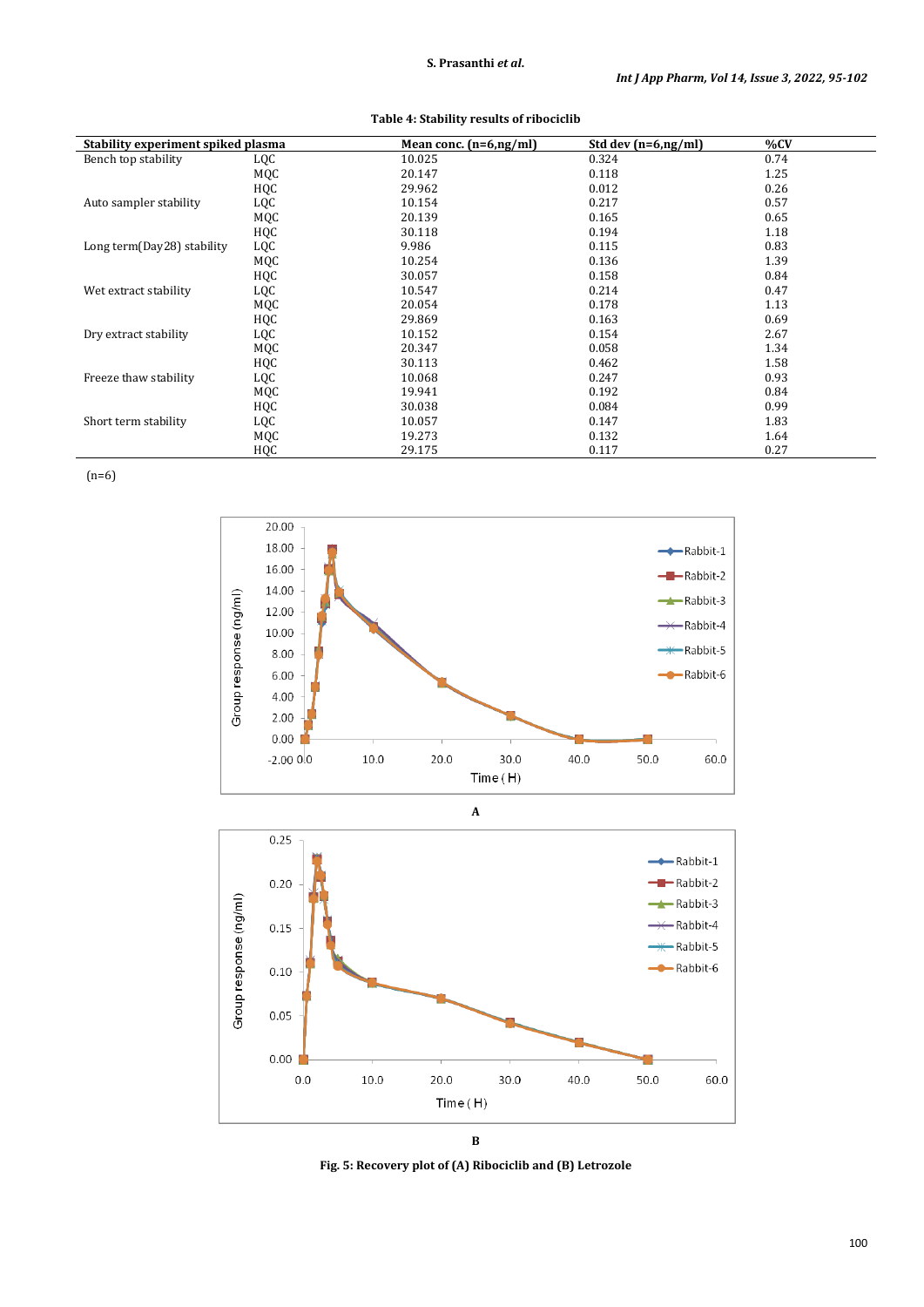| Stability experiment spiked plasma |     | Mean conc. $(n=6, ng/ml)$ | Std dev $(n=6, ng/ml)$ | %CV  |
|------------------------------------|-----|---------------------------|------------------------|------|
| Bench top stability                | LQC | 0.122                     | 0.094                  | 1.73 |
|                                    | MQC | 0.257                     | 0.214                  | 0.78 |
|                                    | HQC | 0.379                     | 0.112                  | 0.33 |
| Auto sampler stability             | LQC | 0.129                     | 0.069                  | 1.59 |
|                                    | MQC | 0.252                     | 0.314                  | 0.74 |
|                                    | HQC | 0.374                     | 0.124                  | 0.53 |
| Long term                          | LQC | 0.126                     | 0.185                  | 0.84 |
| (Day 28) stability                 | MQC | 0.259                     | 0.174                  | 1.33 |
|                                    | HQC | 0.378                     | 0.124                  | 0.46 |
| Wet extract stability              | LQC | 0.121                     | 0.165                  | 1.68 |
|                                    | MQC | 0.253                     | 0.047                  | 0.65 |
|                                    | HQC | 0.376                     | 0.035                  | 1.27 |
| Dry extract stability              | LQC | 0.118                     | 0.118                  | 1.55 |
|                                    | MQC | 0.249                     | 0.162                  | 0.73 |
|                                    | HQC | 0.381                     | 0.094                  | 0.68 |
| Freeze thaw stability              | LQC | 0.132                     | 0.187                  | 2.17 |
|                                    | MQC | 0.267                     | 0.134                  | 1.11 |
|                                    | HQC | 0.368                     | 0.185                  | 0.76 |
| Short term stability               | LQC | 0.122                     | 0.169                  | 2.38 |
|                                    | MQC | 0.246                     | 0.284                  | 0.65 |
|                                    | HQC | 0.389                     | 0.256                  | 1.27 |

**Table 5: Stability results of letrozole**

 $(n=6)$ 

#### **Table 6: Pharmacokinetic parameters of ribociclib and letrozole**

| Pharmacokinetic parameters | Ribociclib    | Letrozole           |
|----------------------------|---------------|---------------------|
| $AUC_{0-t}$                | $274$ ng-h/ml | $4$ ng-h/ml         |
| $C_{\rm max}$              | $17.79$ ng/ml | $0.2 \text{ ng/ml}$ |
| $AUC_{0-\infty}$           | $274$ ng-h/ml | $4$ ng-h/ml         |
| $T_{\rm max}$              | 4 h           | 2 h                 |
| $T_{1/2}$                  | 30h           | 40h                 |

AUC<sub>0</sub>-∞: Area under the curve extrapolated to infinity, AUC<sub>0</sub>-<sub>¤</sub>: Area under the curve up to the last sampling time, C<sub>max</sub>: The maximum plasma concentration,  $T_{\text{max}}$ : The time to reach peak concentration,  $T_{1/2}$ : Time the drug concentration

### **CONCLUSION**

The first time a new UPLC technique has been successfully developed and validated for the evaluation of Ribociclib and Letrozole in 6 min rabbit plasma. After intravenous administration, Ribociclib and Letrozole were rapidly absorbed from the rabbit body and shows the pharmacokinetic behaviour. Here the described method is fast, rugged, and reproducible and it can be applied for pharmacokinetic studies successfully and to check the investigated analyte concentrations in body fluids with acceptable accurate results and good linear concentration range. These studies are warranted to validate our results in the near future as a reference. This method was validated as per USFDA guidelines.

#### **ACKNOWLEDGEMENT**

I thankful to my guide for encouragement and supporting to finish this research work.

### **FUNDING**

Nil

# **AUTHORS CONTRIBUTIONS**

All the authors have contributed equally.

# **CONFLICTS OF INTERESTS**

Author declares that there have been no conflicts of interest.

# **REFERENCES**

- 1. Minghao W, Xiujuan W, Fan C, Yi Z, Jun J. Plasma prolactin and breast cancer risk: a meta-analysis. Sci Rep. 2016;6:25998.
- 2. Jarde T, Perrier S, Vasson MP, Caldefie Chezet F. Molecular mechanisms of leptin and adiponectin in breast cancer. Eur J Cancer. 2011;47(1):33-43. doi: [10.1016/j.ejca.2010.09.005,](https://doi.org/10.1016/j.ejca.2010.09.005) PMID [20889333.](https://www.ncbi.nlm.nih.gov/pubmed/20889333)
- 3. Tan RB, Guay AT, Hellstrom WJ. Clinical use of aromatase inhibitors in adult males. Sex Med Rev. 2014;2(2):79-90. doi: [10.1002/smrj.23,](https://doi.org/10.1002/smrj.23) PMI[D 27784593.](https://www.ncbi.nlm.nih.gov/pubmed/27784593)
- 4. Riggins RB, Bouton AH, Liu MC, Clarke R. Antiestrogens, aromatase inhibitors, and apoptosis in breast cancer. Vitam Horm. 2005;71:201-37. doi[: 10.1016/S0083-6729\(05\)71007-4,](https://doi.org/10.1016/S0083-6729(05)71007-4)  PMI[D 16112269.](https://www.ncbi.nlm.nih.gov/pubmed/16112269)
- 5. Raymond EG, Grossman D, Weaver MA, Toti S, Winikoff B. Mortality of induced abortion, other outpatient surgical procedures and common activities in the United States. Contraception. 2014;90(5):476-9. doi: 10.1016/ States. Contraception. 2014;90(5):476-9. [j.contraception.2014.07.012,](https://doi.org/10.1016/j.contraception.2014.07.012) PMI[D 25152259.](https://www.ncbi.nlm.nih.gov/pubmed/25152259)
- Lee VCY, Ng EHY, Yeung WSB, Ho PC. Misoprostol with or without letrozole pretreatment for termination of pregnancy: a randomized controlled trial. Obstet Gynecol. 2011;117(2 Pt 1):317-23. doi: [10.1097/AOG.0b013e3182073fbf,](https://doi.org/10.1097/AOG.0b013e3182073fbf) PMI[D 21252745.](https://www.ncbi.nlm.nih.gov/pubmed/21252745)
- 7. Thiruchelvam P, Walker JN, Rose K, Lewis J, Al-Mufti R. Gynaecomastia. BMJ. 2016;354:i4833. doi: [10.1136/bmj.i4833,](https://doi.org/10.1136/bmj.i4833)  PMI[D 27659195.](https://www.ncbi.nlm.nih.gov/pubmed/27659195)
- 8. Chau A, Jafarian N, Rosa M. Male breast: clinical and imaging evaluations of benign and malignant entities with histologic<br>correlation. Am I Med. 2016:129(8):776-91. doi: Med. 2016:129(8):776-91. [10.1016/j.amjmed.2016.01.009,](https://doi.org/10.1016/j.amjmed.2016.01.009) PMI[D 26844632.](https://www.ncbi.nlm.nih.gov/pubmed/26844632)
- 9. Berookhim BM, Schlegel PN. Azoospermia due to spermatogenic failure. Urol Clin North Am. 2014;41(1):97-113. doi[: 10.1016/j.ucl.2013.08.004,](https://doi.org/10.1016/j.ucl.2013.08.004) PMI[D 24286770.](https://www.ncbi.nlm.nih.gov/pubmed/24286770)
- 10. Lotti F, Maggi M. Ultrasound of the male genital tract in relation to male reproductive health. Hum Reprod Update. 2015;21(1):56-83. doi[: 10.1093/humupd/dmu042,](https://doi.org/10.1093/humupd/dmu042) PMI[D 25038770.](https://www.ncbi.nlm.nih.gov/pubmed/25038770)
- 11. Schulze W. Evidence of a wave of spermatogenesis in human testis. Andrologia. 1982;14(2):200-7. doi: 10.1111/j.1439testis. Andrologia. 1982;14(2):200-7. doi: [0272.1982.tb03124.x,](https://doi.org/10.1111/j.1439-0272.1982.tb03124.x) PMI[D 7103139.](https://www.ncbi.nlm.nih.gov/pubmed/7103139)
- 12. Eshet R, Maor G, Ben Ari T, Ben Eliezer M, Gat-Yablonski G, Phillip M. The aromatase inhibitor letrozole increases epiphyseal growth plate height and tibial length in peripubertal male mice. J Endocrinol. 2004;182(1):165-72. doi: [10.1677/](https://doi.org/10.1677/joe.0.1820165) [joe.0.1820165,](https://doi.org/10.1677/joe.0.1820165) PMI[D 15225141.](https://www.ncbi.nlm.nih.gov/pubmed/15225141)
- 13. Pedicelli S, Peschiaroli E, Violi E, Cianfarani S. Controversies in the definition and treatment of idiopathic short stature (ISS). J Clin Res Pediatr Endocrinol. 2009;1(3):105-15. doi: [10.4008/](https://doi.org/10.4008/jcrpe.v1i3.53) [jcrpe.v1i3.53,](https://doi.org/10.4008/jcrpe.v1i3.53) PMI[D 21274395.](https://www.ncbi.nlm.nih.gov/pubmed/21274395)